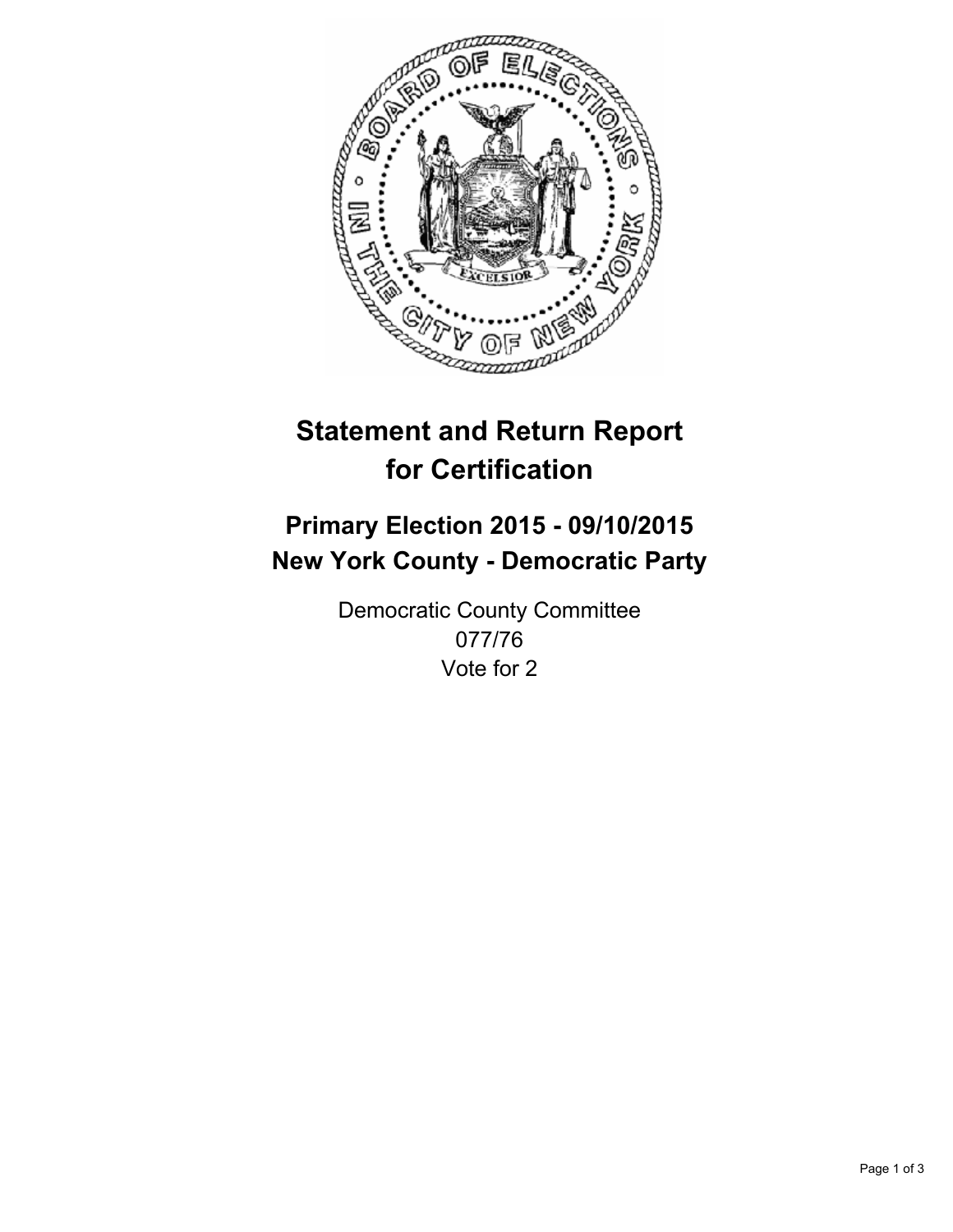

#### **Assembly District 76**

| <b>PUBLIC COUNTER</b>                                    | 29       |
|----------------------------------------------------------|----------|
| ABSENTEE/MILITARY                                        | 0        |
| <b>AFFIDAVIT</b>                                         | $\Omega$ |
| <b>Total Ballots</b>                                     | 29       |
| Less - Inapplicable Federal/Special Presidential Ballots | 0        |
| <b>Total Applicable Ballots</b>                          | 29       |
| <b>MARK L. MCKEW</b>                                     | 7        |
| <b>ELISE BARNES</b>                                      | 11       |
| <b>EVELYN WILKENS</b>                                    | 8        |
| <b>JESSICA LAEIN (WRITE-IN)</b>                          |          |
| MARK L. NCKEW (WRITE-IN)                                 |          |
| <b>Total Votes</b>                                       | 28       |
| Unrecorded                                               | 30       |